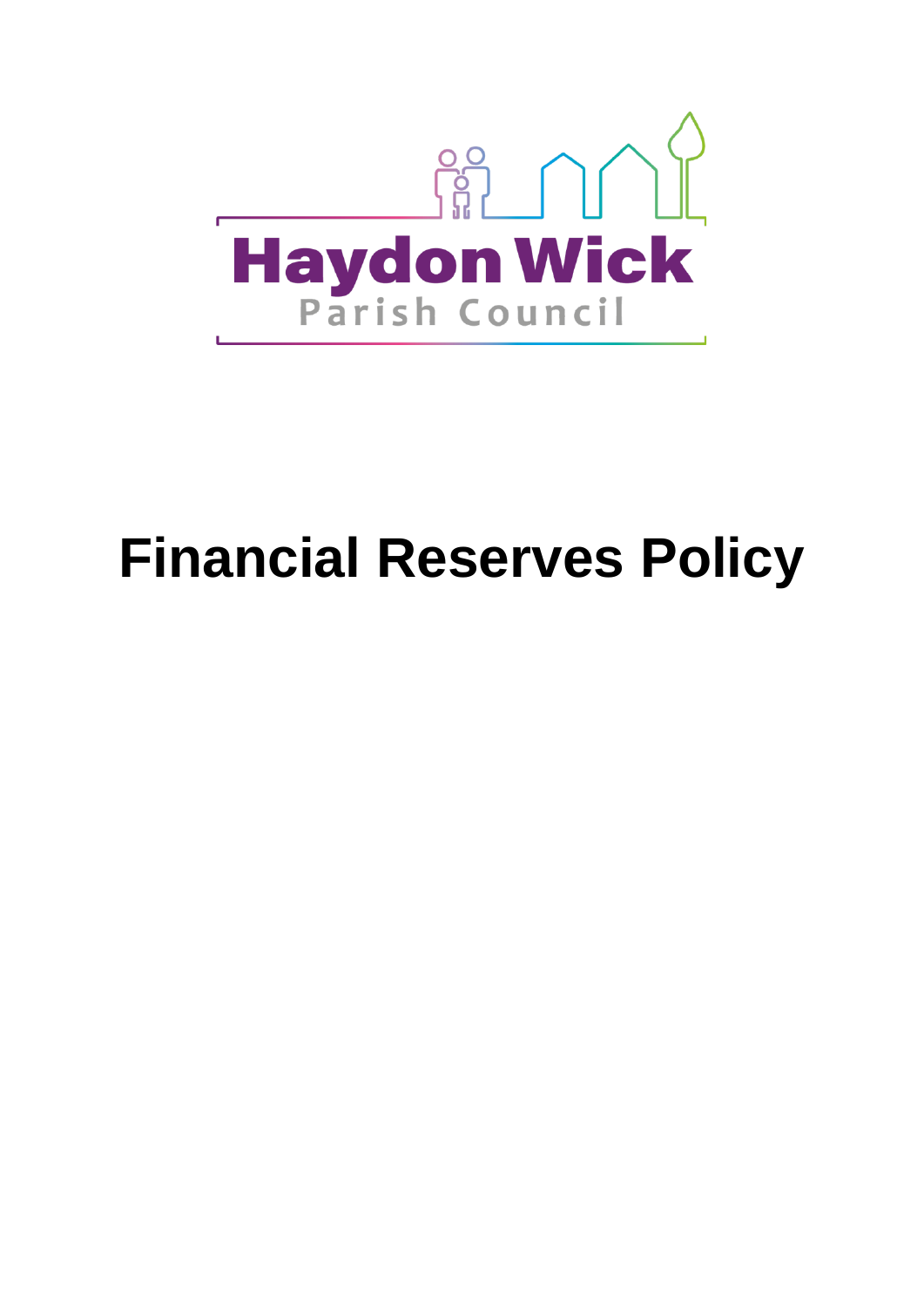# **1. Purpose**

- 1.1 Haydon Wick Parish Council is required to maintain adequate financial reserves to meet the needs of the Parish Council. The purpose of this policy is to set out how the Council will determine and review the level of reserves.
- 1.2 Sections 32 and 43 of the Local Government Finance Act 1992 require local authorities to have regard to the level of reserves needed for meeting estimated future expenditure when calculating the budget requirement. However, there is no specified minimum level of reserves that an authority should hold and it is the responsibility of the Responsible Financial Officer to advise the Council about the level of reserves and to ensure that there are procedures for their establishment and use.

# **2. Types of reserves**

## *General Reserves*

2.1 Reserves can be categorised as general (e.g. held to cushion the impact of uneven cash flows or unexpected events) or earmarked (held for a specific purpose).

## *Earmarked Reserves*

- 2.2 Earmarked reserves are held for five main reasons:
	- **Renewals** to enable Council to plan and finance an effective programme of equipment replacement and planned property maintenance (if appropriate). These reserves are a mechanism to smooth expenditure so that a sensible replacement programme can be achieved without the need to vary budgets.
	- **Carry forward of underspend** some services commit expenditure to projects, but cannot spend the budget in year. Reserves are used as a mechanism to carry forward these resources.
	- **Trading accounts** in some instances surpluses are retained for future investment.
	- **Insurance reserve** to meet the estimate of future claims to enable the Council to meet the excesses not covered by insurance.
	- Other earmarked reserves may be set up from time to time to meet known or **predicted liabilities**.
- 2.2 General reserves or working balances are funds which do not have any restrictions as to their use. These reserves can be used to smooth the impact of significant pressures, offset the budget requirement if necessary or can be held in case of unexpected events or emergencies which would not require an ongoing revenue commitment.

## **3. Earmarked reserves**

3.1 The Governance and Accountability Practitioners' Guide 2018 sets out guidance and audit considerations for Town & Parish Councils.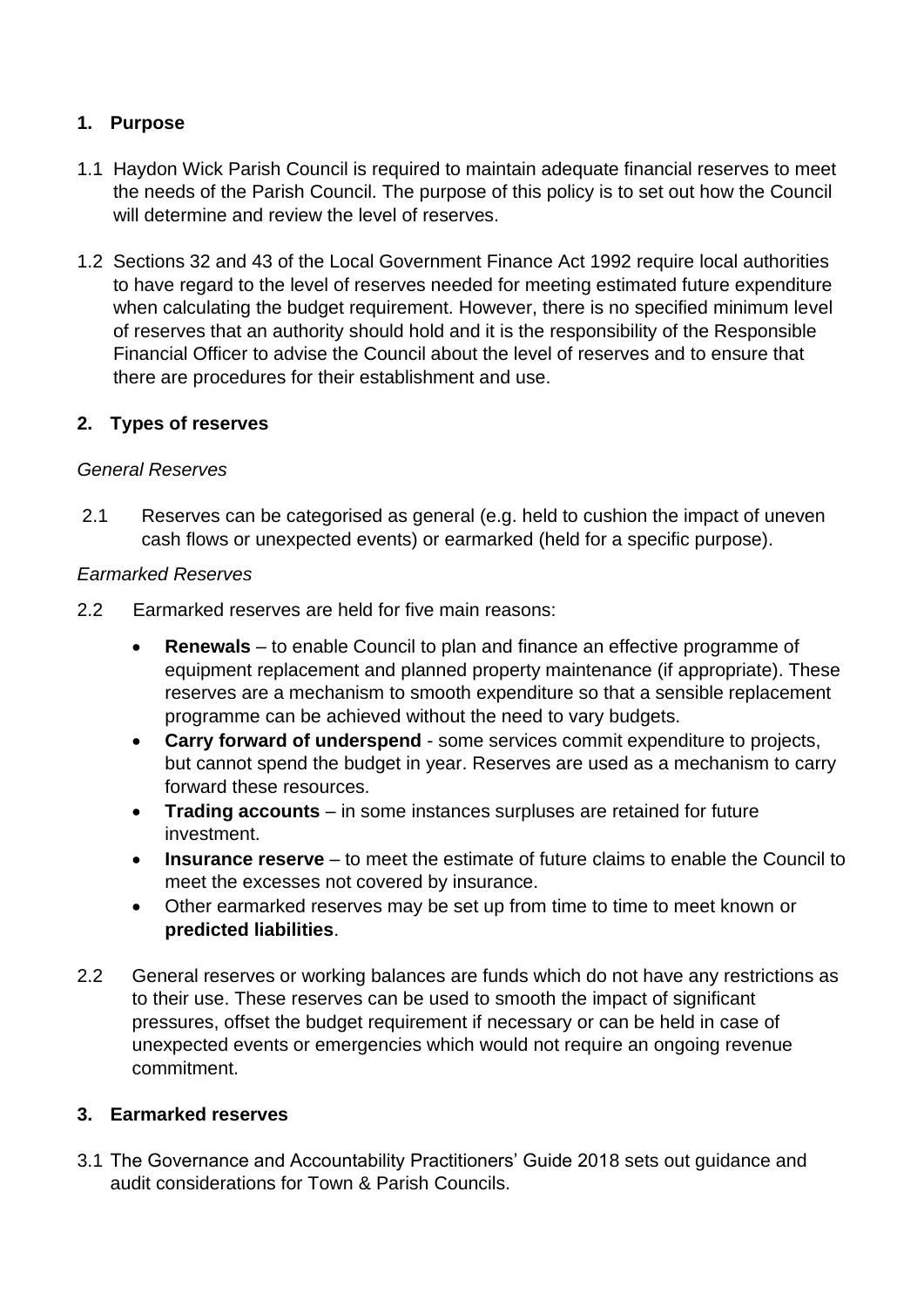- 3.2 Earmarked reserves will be established on a "needs" basis, in line with planned or anticipated requirements.
- 3.3 As outlined in the regulations, any decision to set up a reserve must be given by the Council.
- 3.4 Expenditure from reserves can only be authorised by the Council.
- 3.5 If reserves are used to meet short term funding gaps, they must be replenished in the following year. However, earmarked reserves that have been used to meet a specific liability would not need to be replenished, having served the purpose for which they were originally established.
- 3.6 All earmarked reserves are recorded on a schedule held by the Responsible Financial Officer which lists the various earmarked reserves and the purpose for which they are held.
- 3.7 Reviewing the Council's Financial Risk Assessment is part of the budgeting and year end accounting procedures and identifies planned and unplanned expenditure items and thereby indicates an appropriate level of Reserves for the Parish Council.

#### **4. Working balances**

- 4.1 The level of general reserves or working balances is a matter of judgement and so this policy does not attempt to prescribe a blanket level. The primary means of building working balances will be through an allocation from the annual budget. This will be in addition to any amounts needed to replenish reserves that have been consumed in the previous year.
- 4.2 Setting the level of working balances is one of several related decisions in the formulation of the medium-term financial strategy and the annual budget. The Council must build and maintain sufficient working balances to cover the key risks it faces, as expressed in its financial risk assessment.
- 4.3 In practice however in determining the precise level of reserves about this minimum the Responsible Financial Officer will consider most if not all of the factors shown in the following table:

| <b>Budget Assumptions</b>             | <b>Financial Standing and Management</b>        |
|---------------------------------------|-------------------------------------------------|
| The treatment of inflation and        | The overall financial standing of the authority |
| interest rates                        | (e.g. level of borrowing, debt outstanding,     |
|                                       | council tax collection rates)                   |
| The treatment of demand-led           | The authority's capacity to manage in-year      |
| pressures                             | budget pressures                                |
| The treatment of planned efficiency   | The strength of the financial information and   |
| savings                               | reporting arrangements                          |
| The financial risks inherent in any   | The authority's virement and end of year        |
| significant new funding partnerships, | procedures in relation to budget                |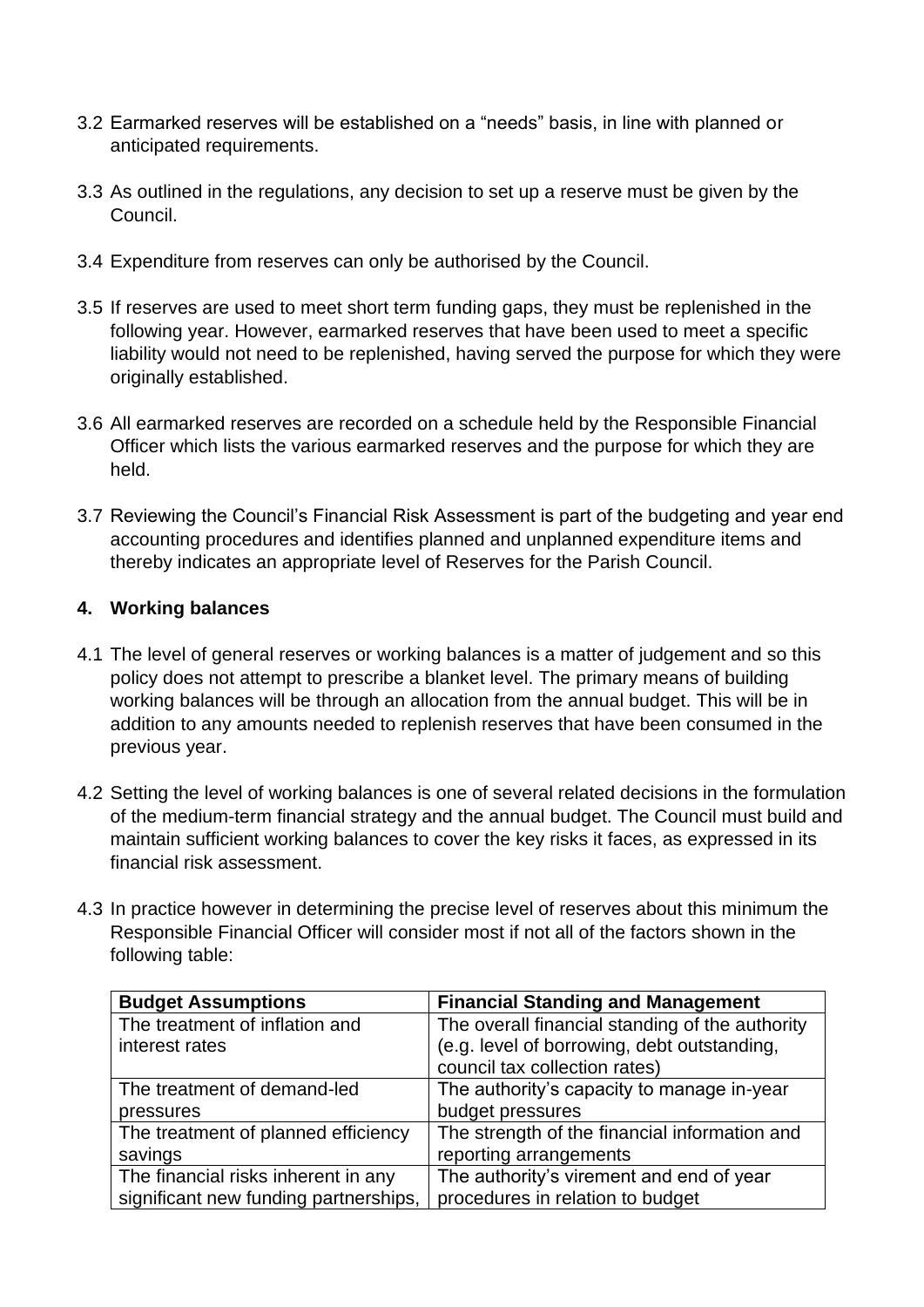| major contractual arrangements or  | under/overspends at council and committee |
|------------------------------------|-------------------------------------------|
| major capital developments         | level                                     |
| The availability of other funds to | The adequacy of the authority's           |
| deal with major contingencies and  | arrangements to cover major unforeseen    |
| the adequacy of provisions         | risks                                     |
|                                    |                                           |

4.4 If in extreme circumstances general reserves were exhausted due to unforeseen spending pressures within a particular financial year, the Council would be able to draw down from its earmarked reserves to provide short-term reserves.

## **5. Governance concerning the Balances and Reserves**

- 5.1 Haydon Wick Parish Council will review the Reserves Policy as part of the review of Financial Regulations and reporting to the Parish Council as part of the budget setting process.
- 5.2 The Council will have the opportunity to review the levels of Earmarked Reserves held in accordance with the Parish Council's Financial Regulation and make recommendation for the creation of additional Earmarked Reserves as part of the annual budgeting process.
- 5.3 The Council will be required to identify when making recommendation for each reserve:
	- The reason for/purpose of the reserve
	- How and when the reserve can be used
	- Procedures for the reserve's management and control
	- A process and timescales for review of the reserve to ensure continuing relevance and adequacy
- 5.4 General Reserve balances will be held by the Parish to cushion the impact of uneven cash flows and the impact of unexpected, unforeseen, emergency and uninsured situation and will be reviewed annually.

# **6. Details of General and Earmarked Reserves 1st April 2021**

#### *Breakdown of Earmarked Reserves*

#### 6.1 Earmarked Reserves

| <b>Amount</b> | Code       | Reason                                       |
|---------------|------------|----------------------------------------------|
| £6,000        | 101 / 4020 | Staff Training [£3k per annum 20/21 & 21/22] |
| £15,000       | 101 / 4090 | Election Funds [Y3 accrual of £5k per annum] |
| £2,500        | 102/4104   | Boiler replacement                           |
| £500          | 302 / 4342 | Skatepark repairs accrual                    |
| £25,000       | 605 / 4614 | Tadpole Lane access                          |